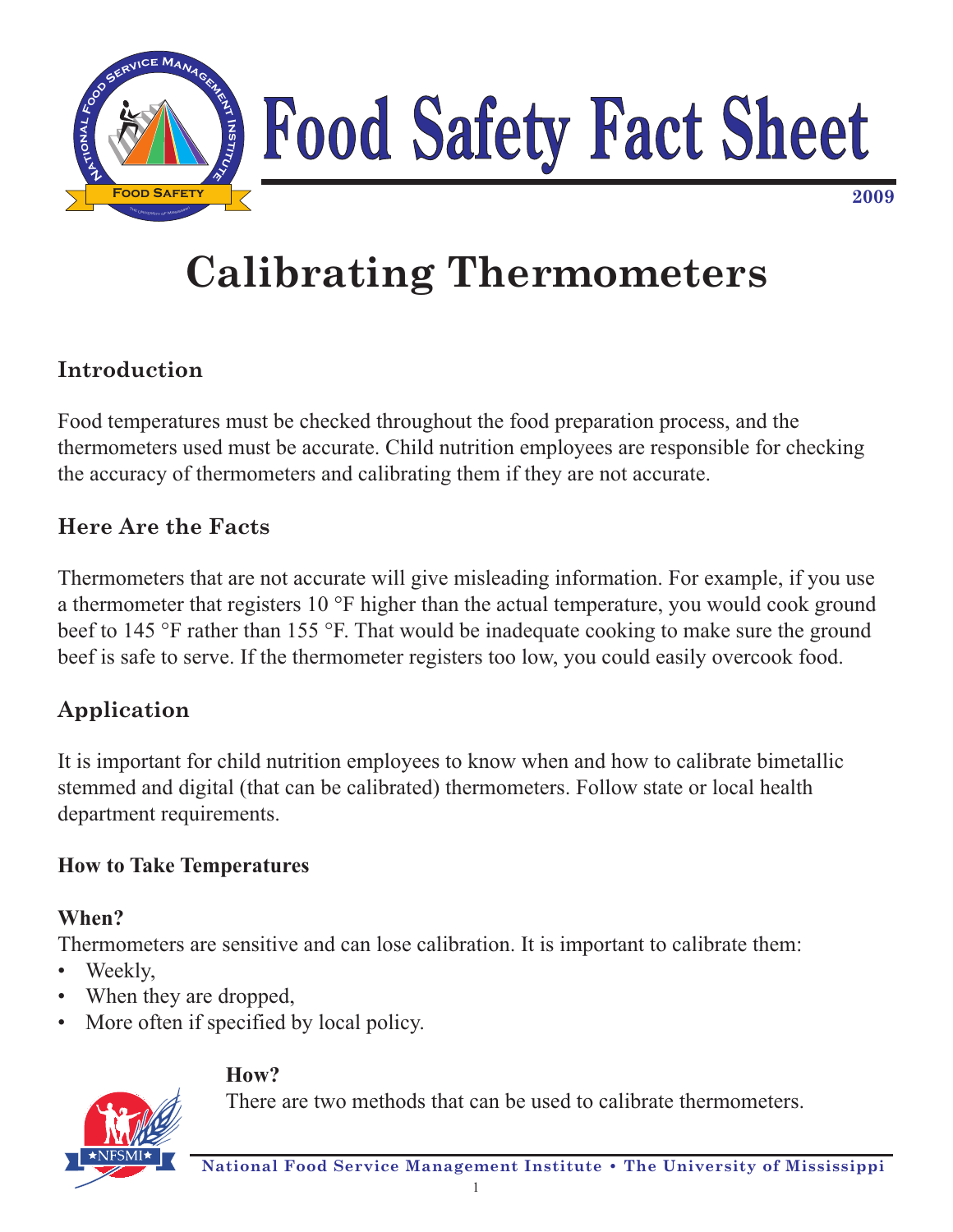### **Ice Water Method**

- 1. Fill a 2-quart measure with ice.
- 2. Add water to within 1 inch of top of container.
- 3. Stir mixture well.
- 4. Let sit for one minute.
- 5. Place thermometer in container so that the sensing area of stem or probe is completely submerged over the dimple.
- 6. Keep the thermometer from touching sides or bottom of container.
- 7. Let thermometer stay in ice water for 30 seconds or until the dial stops moving.
- 8. Place the calibration tool on the hex adjusting nut and rotate until the dial reads 32 °F, while in ice water.
- 9. Some digital stemmed thermometers (thermistors) and thermocouples have a reset button that should be pushed.
- 10. Repeat process with each thermometer.

### **Boiling Water Method**

- 1. Fill a saucepan or stockpot with water.
- 2. Bring water to a rolling boil.
- 3. Place thermometer in the container so that the sensing area of the stem or probe is completely submerged over the dimple.
- 4. Do NOT let the thermometer stem/probe touch sides or bottom of container.
- 5. Let thermometer stay in the boiling water for 30 seconds or until the dial stops moving.
- 6. Place the calibration tool on the hex adjusting nut and rotate until the thermometer dial reads 212 °F, while in boiling water.
- 7. Some digital thermometers (thermistors) and thermocouples have a reset button that should be pushed.
- 8. Repeat process with each thermometer.

Note: The boiling point of water is about 1 °F lower for every 550 feet above sea level. If you are in high altitude areas, the temperature for calibration should be adjusted. For example, if you were at 1100 feet above sea level, the boiling point of water would be 210 °F.



Thermometer Information Resource (2005).



Thermometer Information Resource (2005).